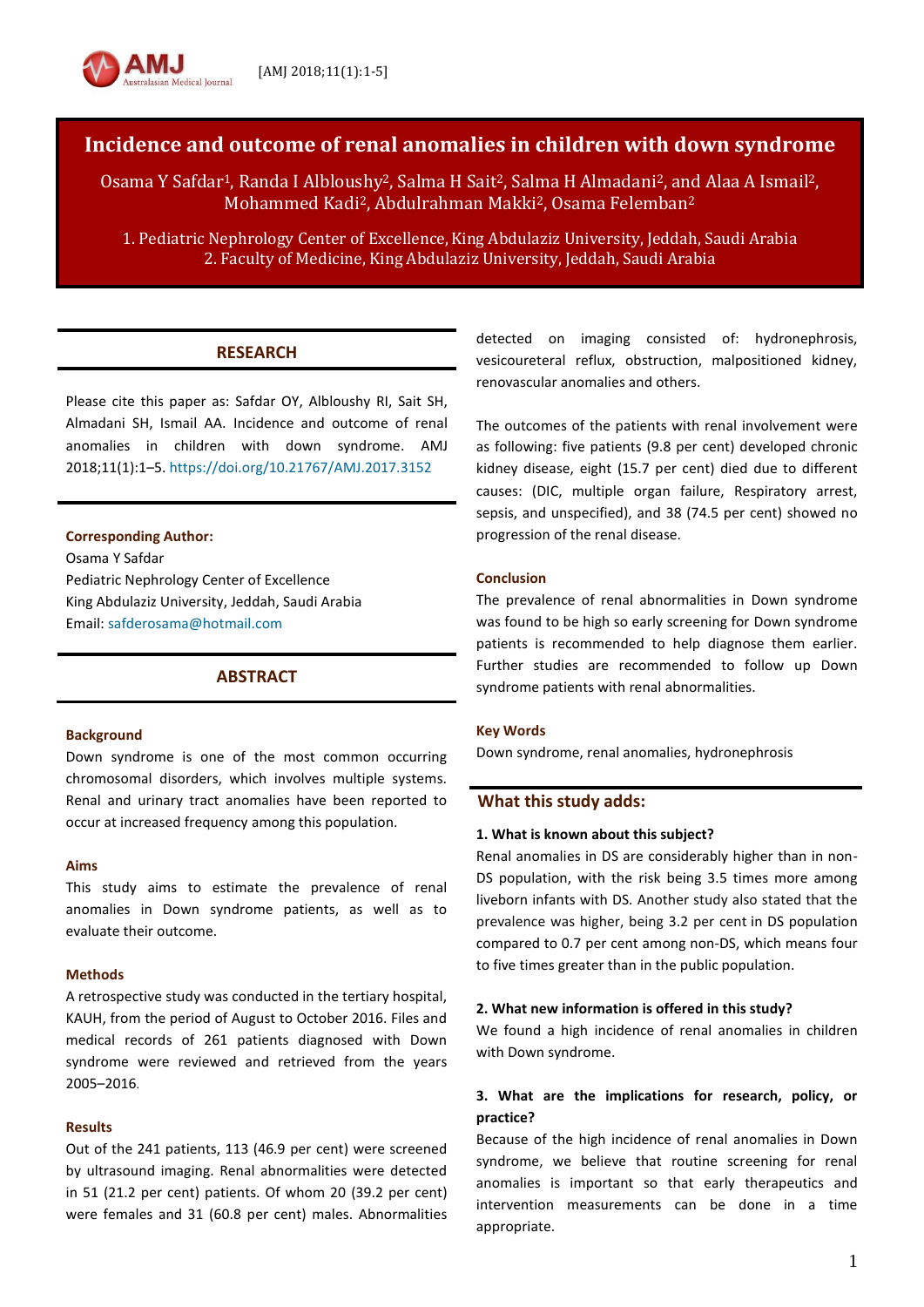

## **Background**

Down syndrome also known as trisomy 21, is one of the most common occurring chromosomal disorders, <sup>1</sup> with an Incidence of one in 554 live births (1.8 per 1,000) in the Saudi Arabian population.<sup>2</sup> Worldwide, the incidence is estimated to be one in 1,000 live births, according to the  $WHO.<sup>1</sup>$ syndrome Children have multiple malformations, medical conditions, and cognitive impairment because of the presence of extra genetic material from chromosome 21.<sup>3,4</sup>

Down syndrome is associated with congenital anomalies in different organ systems, the most common in descending order, are: cardiac, digestive, musculoskeletal, renal then respiratory.<sup>5</sup> Thus, there are guidelines to screen Down syndrome children for those possible associations, via extensive history and physical examination as well as imaging and other modalities as needed. At birth to one month of age all Down syndrome children are screened by an Echocardiogram, as well as hearing assessment, and thyroid-stimulating hormone (TSH) for congenital hypothyroidism.<sup>6</sup> These are examples of some of the guidelines from the American academy of paediatrics being followed regarding down syndrome patients in the neonatal period.

Renal and urinary tract anomalies have been reported to occur at increased frequency among persons with Down syndrome with a wide ranging incidence estimated from 3.5–21.4 per cent in different studies. $17-10$  With the increased incidence it is reasonable to be concerned about the outcome of such patients.

Regardless of those reports, routine renal and urological screening is not yet recommended nor a standard of care in most parts of the world, due to scarce studies in the literature to confirm this increase in prevalence.<sup>6</sup> Up to our knowledge, renal anomalies in regard to Down syndrome have not been discussed before in Saudi Arabia and in particularly Jeddah. This study aims to add to the literature by estimating the prevalence of renal anomalies in patients with Down syndrome in King Abdulaziz University Hospital, as well as to evaluate their outcome.

## **Method**

This is a retrospective descriptive study conducted in King Abdulaziz University Hospital (KAUH), Jeddah, Saudi Arabia. From the period of August to October 2016. Approval for the study was permitted by the ministry of higher education, King Abdulaziz University, Ethics committee. Files and medical records of patients diagnosed with Down syndrome were reviewed. All Down syndrome patients of different age groups being followed up at KAUH, who had accessible and complete data files, were included in the study. Therefore, patients with incomplete files were excluded.

The data obtained comprised of essential demographics such as age, gender and nationality. In addition, the following were considered: any diagnosed congenital anomaly (cardiovascular, respiratory, gastroenterology, renal, haematology, musculoskeletal, endocrine, ophthalmology and neurology), any complaints of urinary symptoms recorded in the files (dysuria, recurrent UTI, enuresis, voiding dysfunction, incontinence, change in urine colour, haematuria) and if the patient had hypertension. Also, any radiological imaging data (renal ultrasound, abdominal X-ray, DMSA scan, MCUG and DTPA) was obtained.

Details about the outcome of the patients were considered, such as the progression to chronic kidney disease (CKD) which is described as damage to the kidney or a glomerular filtration rate of less than  $60$ mL/min/1.73m<sup>2</sup> for as long as three or more months, regardless of the cause 10. Lastly, the need for dialysis or the death of the patient was also obtained.

Patients throughout the study were considered to have renal involvement if either a previous diagnosis of renal anomaly was documented in the patient's file based on thorough history, physical examination and investigations or if any abnormal renal findings were discovered on radiological imaging. Only those with congenital anomalies or a history of anomalies were included in our study as renal involvement, discarding any acquired renal conditions.

Data were statistically analysed by SPSS version 16 using descriptive statistics as frequencies. The results were compared to the studies in the literature.

#### **Results**

A total of 261 data was collected; twenty patients were excluded from the study due to missing data. We included 241 Down syndrome patients between the ages of one month to 57 years (median nine years). Among them 139 (57.7 per cent) male and 102 (42.3 per cent) female (Table 1).

The most commonly associated system involvement was the cardiac system, which was affected in 137 (56.8 per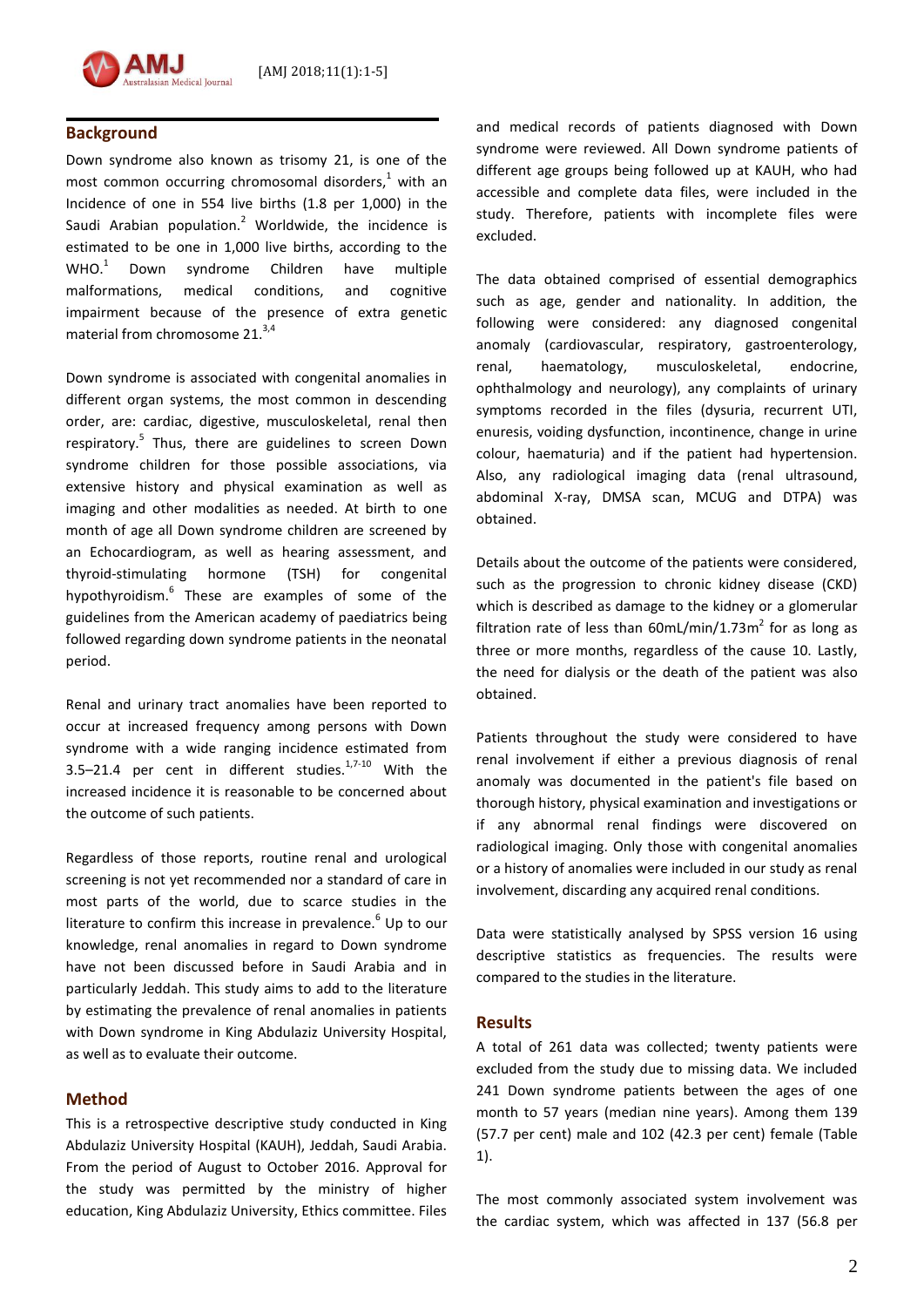[AMJ 2018;11(1):1-5]



cent) of the patients. Other systems involved are as shown in Figure 1.

Out of the 241 patients, renal abnormalities were detected in 51 (21.2 per cent) patients as Figure 2 shows. Of whom 20 (39.2 per cent) were females and 31 (60.8 per cent) males. Radiological imaging detected renal abnormalities in 35 (68.6 per cent) patients, while 16 (31.4 per cent) were already found to have had a previous documented diagnosis.

Renal ultrasound was performed for 49 (96.1 per cent), DMSA scan for five (9.8 per cent), Micturating cystourethrogram (MCUG) for nine (17.6 per cent), DTPA scan for eight (15.7 per cent) and x-ray KUB for 12 (23.5 per cent). Abnormalities detected on imaging consisted of: hydronephrosis, vesicoureteral reflux, obstruction, malpositioned kidney, Renovascular anomalies and others Figure 3 shows further details.

The outcome of the patients with renal involvement was the following: five patients (9.8 per cent) developed chronic kidney disease, eight (15.7 per cent) died due to different causes: (DIC, multiple organ failure, Respiratory arrest, sepsis, and unspecified), and 38 (74.5 per cent) showed no progression of the renal disease.

## **Discussion**

The prevalence of renal and urinary tract anomalies among Down syndrome found in our study is 21 per cent. A much lower number was found by Jaun C, estimated as 3.2 per cent. $1$  Other studies provided early estimates of the incidence varying widely from  $3.2-21.4$  per cent.<sup>1,7-10</sup> In which some included autopsy cases of Down syndrome, while some had the limitation of a small sample size. The prevalence is considerably higher than in non-Down syndrome population, with the risk being 3.5 times more common among live-born infants with Down syndrome.<sup>11</sup> Another study stating the higher prevalence of 3.2 per cent in Down syndrome population compared to 0.7 per cent among non-Down syndrome, which is four to five times greater than in the public population.<sup>1</sup> Our study confirms the increased prevalence of renal anomalies among Down syndrome children as found in the previously mentioned studies.

Furthermore, we found the following abnormalities, from the most common to the least common: Isolated hydronephrosis (35.5 per cent), vesicoureteral reflux, obstruction, malpositioned kidney, renovascular anomalies and others. All of these conditions are associated with possible complications affecting the kidney function if left untreated or undetected. Comparatively in a registry based study done in New York State done on 3,832 down syndrome patients, Juan C. revealed that Children with down syndrome had significantly increased risks of anterior urethral obstruction, cystic dysplastic kidney, hydronephrosis, hydroureter, hypospadias, posterior urethral valves (PUV), prune belly syndrome, and renal agenesis.<sup>1</sup>

In this study we focused on congenital renal anomalies and did not include glomerular diseases. Although interestingly, Said et al.<sup>12</sup> reviewed the clinical-pathologic characteristic of 17 patients with Down syndrome who underwent renal biopsy and found IgA nephropathy (n=5) and focal segmental glomerulosclerosis (n=4) being the most common glomerular diseases in his cohort.

It has also been found that children with congenital hypothyroidism have an increased prevalence of congenital renal and urologic anomalies. The authors of the study suggested ultrasound screening for those children.<sup>13</sup> Down syndrome patients may also present with primary glomerulonephritis if they have an autoimmune disease (celiac disease, alopecia or hypothyroidism).<sup>14</sup>

Not many studies discussed the outcome of Down syndrome patients with renal congenital anomalies, chronic kidney disease developed in five (9.8 per cent) of our study, of whom some underwent dialysis. Hence, with the increased risk of renal and urinary anomalies comes an increased morbidity rate, possibly leading to dialysis or transplant and an increase in cost, and use of resources. Although not entirely similar to our study as Said et al. study reviewed the clinical-pathologic characteristic of renal biopsies, it is worth noting that his study presented eight patients who had chronic kidney disease; Six patients progressing to end stage kidney disease, four of whom died. 12

Our result emphasizes the need for routine ultrasound as an early screening and diagnosis to prevent the progression of renal and urinary tract anomalies. Among our sample less than half of the patients (46.9 per cent) were screened by ultrasound.

Interestingly, in comparison to the other anomalies found among our study the most common associated anomaly was found to be congenital heart diseases (CHD) 137 (56.8 per cent), which is consistent to several studies as well.<sup>5,11,15</sup> Following CHD was the respiratory system then the renal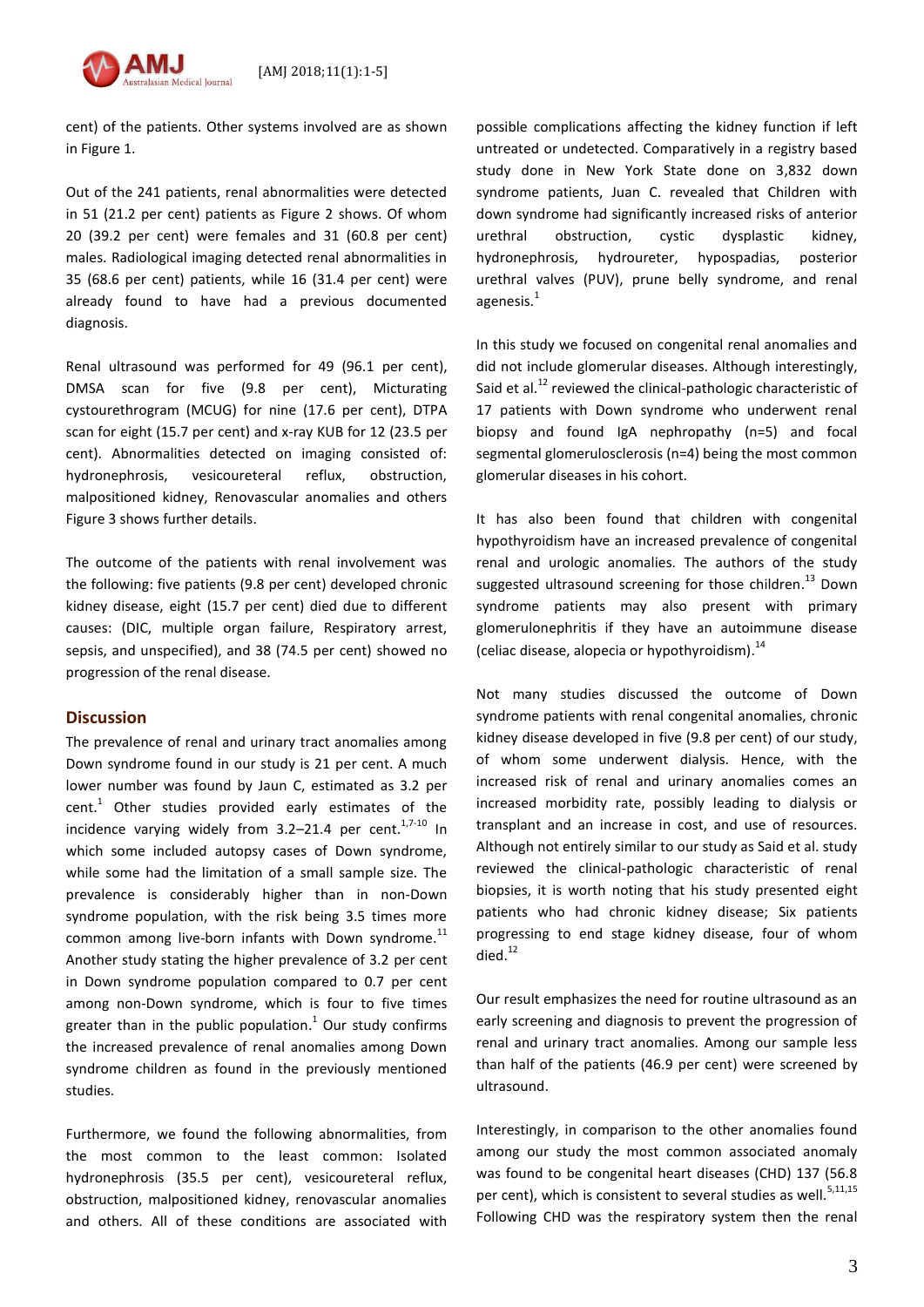[AMJ 2018;11(1):1-5]

anomalies being the third most common. This is in agreement to Cleves et al. study where genitourinary anomalies were the third most common defect found in Down syndrome, after cardiac and gastrointestinal anomalies. Thus, this concludes that renal anomalies are not rare among Down syndrome patients.<sup>11</sup>

### **Conclusion**

The prevalence of renal abnormalities in Down syndrome was found to be high so early screening for Down syndrome patients is recommended to help diagnose them earlier. Further studies are recommended to follow up Down syndrome patients with renal abnormalities.

### **References**

1. WHO. Genes and chromosomal diseases. Genomic resource centre.

[http://www.who.int/genomics/public/geneticdiseases/e](http://www.who.int/genomics/public/geneticdiseases/en/index1.html) [n/index1.html](http://www.who.int/genomics/public/geneticdiseases/en/index1.html)

- 2. Kupferman JC, Druschel CM, Kupchik GS. Increased prevalence of renal and urinary tract anomalies in children with Down syndrome. Pediatrics. 2009;124(4):e615–21.
- 3. Stoll C, Dott B, Alembik Y, et al. Associated congenital anomalies among cases with Down syndrome. Eur J Med Genet. 2015 Dec 31;58(12):674–80.
- 4. Kumar J, Gordillo R, Kaskel FJ, et al. Increased prevalence of renal and urinary tract anomalies in children with congenital hypothyroidism. J Pediatr. 2009;154(2):263– 6.
- 5. Egli F, Stalder G. Malformations of kidney and urinary tract in common chromosomal aberrations. Humangenetik. 1973;18(1):1–5.
- 6. Kravtzova GI, Lazjuk GI, Lurie IW. The malformations of the urinary system in autosomal disorders. Virchows Archiv. 1975;368(2):167–78.
- 7. Honein MA, Paulozzi LJ. Birth defects surveillance: assessing the "gold standard". Am J Public health. 1999;89(8):1238–40.
- 8. Ariel I, Wells TR, Landing BH, et al. The urinary system in Down syndrome: a study of 124 autopsy cases. Pediatr Pathol. 1991;11(6):879–88.
- 9. Jain M, Singh A, Mantan M, et al. Evaluation of structural anomalies of kidney and urinary tract in children with Down syndrome. Indian J Pediatr. 2014;81(7):734.
- 10. Levey AS, Eckardt KU, Tsukamoto Y, et al. Definition and classification of chronic kidney disease: a position statement from Kidney Disease: Improving Global Outcomes (KDIGO). Kidney Int. 2005;67(6):2089–100.
- 11. Cleves MA, Hobbs CA, Cleves PA, et al. Congenital defects among liveborn infants with Down syndrome. Birth Defects Res A Clin Mol Teratol. 2007;79(9):657–63.
- 12. Said SM, Cornell LD, Sethi S, et al. Acquired glomerular lesions in patients with Down syndrome. Hum Pathol. 2012;43(1):81–8.
- 13. Birk PE, Burke BA, Vernier RL. Glomerulonephritis in children with Down syndrome. Pediatr Nephrol. 1996;10(4):549.
- 14. Duffner PK. Clinical Report-Health Supervision for Children with Down Syndrome (vol 128, pg 393, 2011). Pediatrics. 2011;128(6):1212.
- 15. Källén B, Mastroiacovo P, Robert E. Major congenital malformations in Down syndrome. Am J Med Genet. 1996;65(2):160–6.

### **PEER REVIEW**

Not commissioned. Externally peer reviewed.

### **CONFLICTS OF INTEREST**

The authors declare that they have no competing interests.

### **FUNDING**

None

### **ETHICS COMMITTEE APPROVAL**

Ethical committee at King Abulaziz University. Reference 256677.

## **Table 1: Demographic data of DS patients with and without renal involvement**

|                   | <b>DS without renal</b> | DS with renal |
|-------------------|-------------------------|---------------|
|                   | involvement             | involvement   |
| <b>Median Age</b> | 9 years                 | 7 years       |
| (Range)           | $(1m-57yr)$             | $(2m-38yr)$   |
| Gender, n (%)     |                         |               |
| Female            | 102 (42.3%)             | 20 (39.2%)    |
| Male              | 139 (57.7%)             | 31 (60.8%)    |